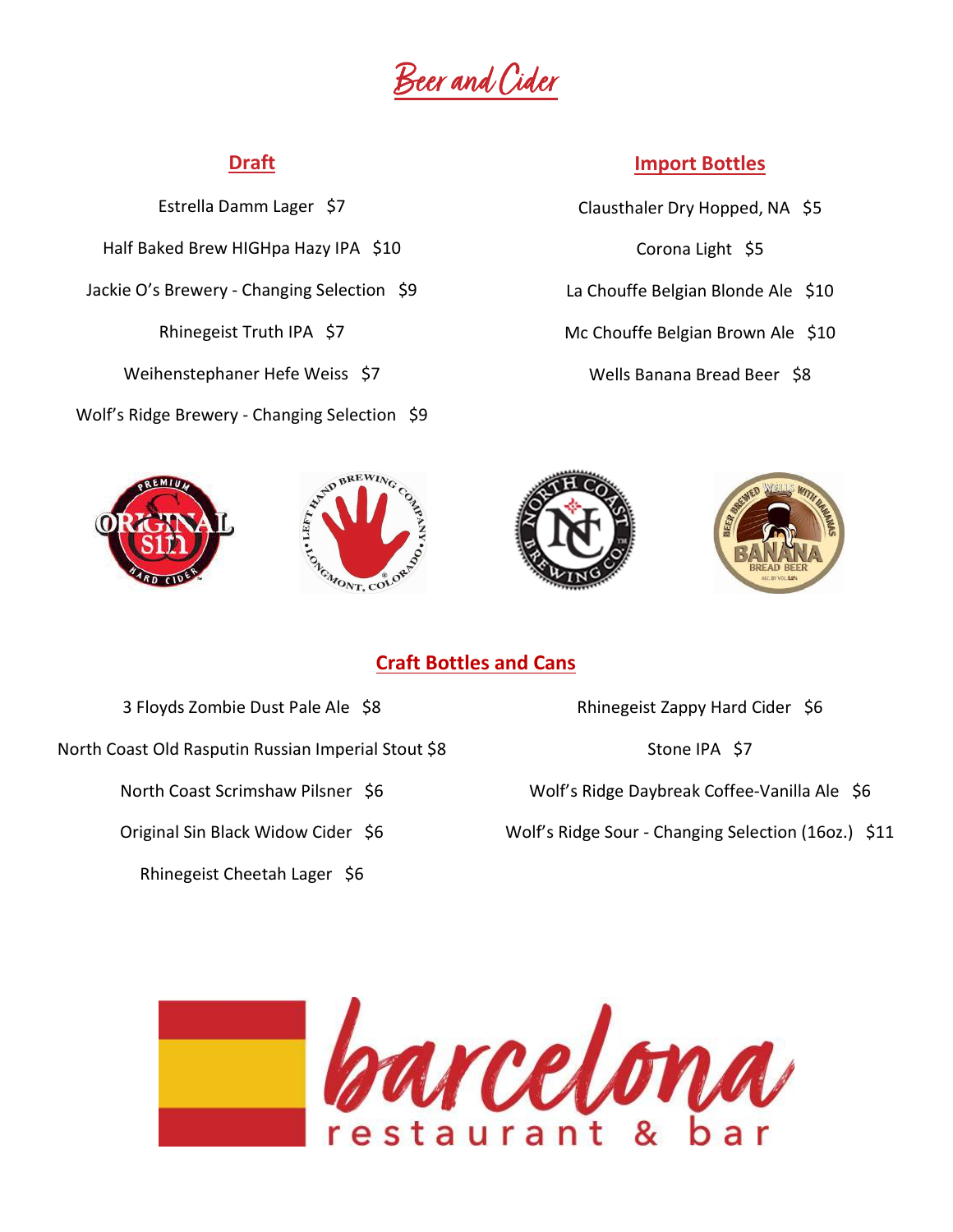# Barcelona Cocktails

# Amity Island

Zaya 16 year rum, Ancho Reyes, Licor 43, Bittermens Mole bitters, pineapple juice; up with a cherry \$14

#### Barcelona Manhattan

House-made blackberry-maple infused Woodford Reserve bourbon, sweet vermouth, Watkins Aromatic bitters; up or on the rocks with a cherry \$13

#### The Bubbling Berry

Bombay Bramble gin, Cherry Heering, rosemary syrup, fresh lemon juice, float of Poema rosé cava; Champagne flute with blackberry \$12

#### Cactus Juice Cocktail

Herradura Añejo tequila, Drambuie, muddled sugar and lemon; on the rocks with lemon \$17

#### Cameron's Kick

Aberfeldy 12 year Scotch, Tullamore Dew, Orgeat, fresh lemon juice; on the rocks with lemon and thyme \$17.50

### Cohete Punch

Diplomatico Reserva Exclusiva rum, Bacardi 4 year, Amaro Cinpatrazzo, demerara syrup, Bittermens Tiki bitters, grapefruit juice; on crushed ice with orange and thyme \$13

#### Corpse Reviver #2

Tanqueray gin, Cointreau, Lillet Blanc, fresh lemon juice, Absente absinthe rinse; up with orange \$13

#### Dulce Caridad

Ketel One Botanical Peach & Orange Blossom vodka, Amaro Nonino, Bittermens Burlesque bitters, house-made sour mix; up with an orange and cherry flag \$14

# El Escorial

Ilegal Reposado mezcal, B&B, Ancho Reyes, Bittermens Hellfire habanero shrub, fresh lemon juice; on the rocks with jalapeno \$16

#### French Pear

Grey Goose La Poire vodka, Giffard Wild Elderflower, float of Poema cava; up with a sugar rim \$12

#### Hacienda Vieja

Santa Teresa rum, Ancho Reyes Verde, demerara syrup, Bittermens Burlesque and Watkins Orange bitters; on the rocks with orange \$15.50

#### House-Made Barrel-Aged Cocktail

Changing seasonal selection. Please ask your server for details. \$15

#### La Diabla

House-made pineapple-habanero infused El Jimador Blanco tequila, Cointreau, Bittermens Hellfire habanero shrub, pineapple juice; up with lime \$14

#### Le Sorcier

Vim & Petal gin, Domaine de Canton, muddled blackberries and sage, simple syrup, fresh lemon juice; on the rocks with a blackberry lemon flag \$12

#### Margarita Rosa

Herradura Silver tequila, Cointreau, simple syrup, fresh lime juice, float of Honoro Vera Garnacha; up with lime \$15

#### The Resurrection Cocktail

Basil Hayden bourbon, Domaine de Canton, muddled mint, fresh lime juice, float of Poema cava; up with lime \$16